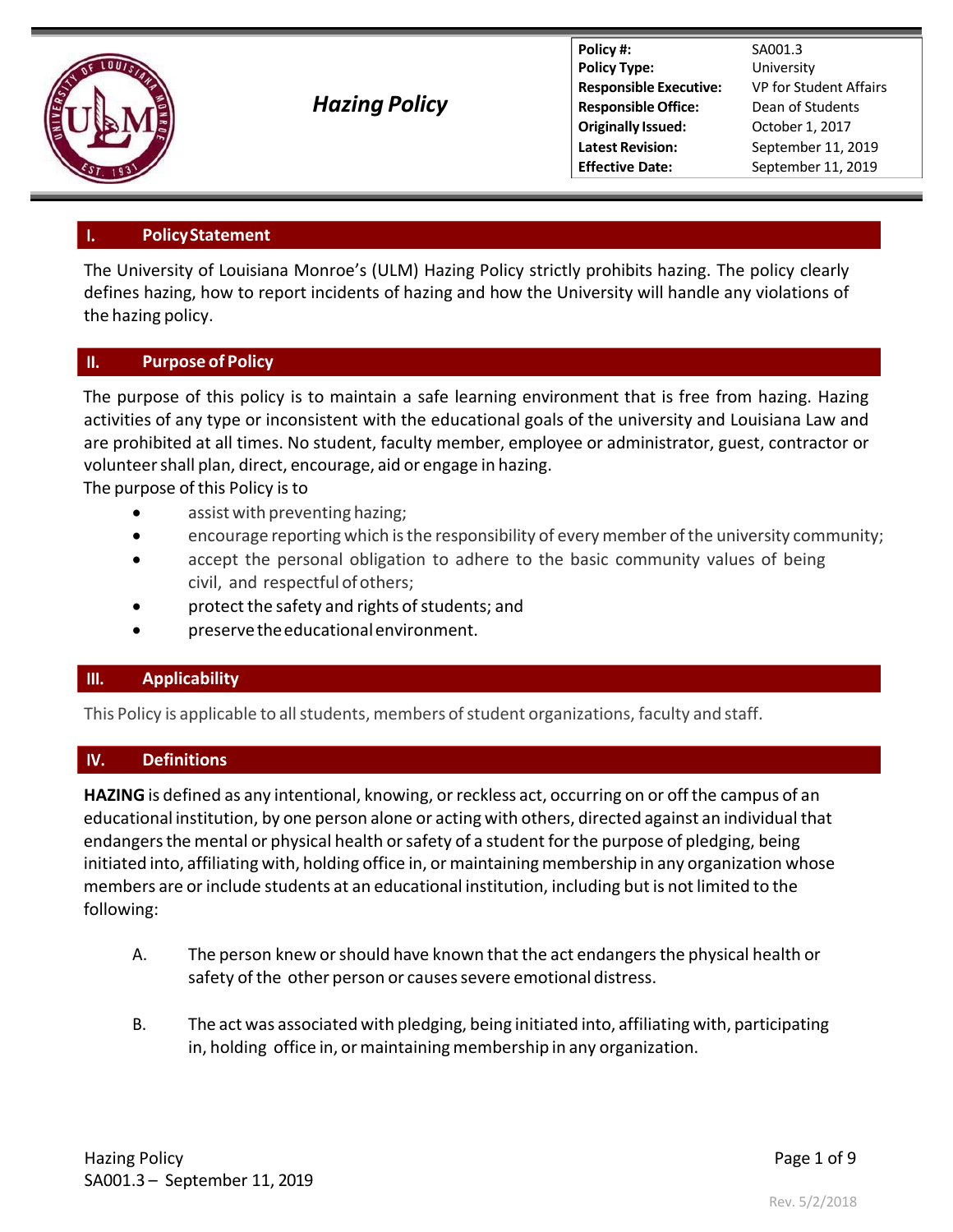**Organization** is a fraternity, sorority, association, corporation, order, society, corps, cooperative, club, service group, social group, band, spirit group, athletic team, or similar group whose members are primarily students at, or former students of, a postsecondary education institution, including the national or parent organization of which any of the underlying entities provided for in this definition is a sanctioned or recognized member at the time of the hazing.

**Pledging** is any action or activity related to becoming a member of an organization, including recruitment and rushing.

# **Appropriate Authority** is defined as:

- (i) Any state or local law enforcement agency.
- (ii) A 911 Public Safety Answering Point as defined in Title 33 of the Louisiana Revised Statutes of 1950.
- (iii) Emergency medical personnel.
- (iv) ULM faculty or staff member.

**Reckless behavior** is an activity or behavior in which a reasonable person knew or reasonably should have known that the activity or behavior may result in injury to another, including but not limited to excessive consumption of alcohol, binge drinking, drag racing, consumption of any controlled dangerous substance, acts of hazing, or other similar activity.

**Serious bodily injury** is bodily injury that involves unconsciousness, extreme physical pain, or protracted and obvious disfigurement, or protracted loss or impairment of the function of a bodily member, organ, or mental faculty, death, or a substantial risk of death.

# **V. Policy Procedure**

The University adheres to the University of Louisiana, Monroe Hazing Policy, University of Louisiana System policy on hazing; the Board of Regents Uniform Policy on Hazing Prevention, and applicable state laws.

This policy provides that "hazing" includes but is not limited to any of the following that is associated with pledging, being initiated into, affiliating with, participating in, holding office in, or maintaining membership in any organization:

- (1) Physical brutality, such as whipping, beating, striking, branding, burning, shoving, electronic shocking, blindfolding, paddle swats, bondage or restriction, or placing of a harmful substance on the body, or similar activity.
- (2) Physical activity, such as sleep, food or drink deprivation, exposure to the elements, confinement in a small space, calisthenics, forced exercise, jogs or runsthat subjects the other person to an unreasonable risk of harm or that adversely affects the physical health or safety of the individual or causes severe emotional distress.
- (3) Activity involving consumption of food, liquid, or any other substance, including but not limited to an alcoholic beverage or drug, that subjects the individual to an unreasonable risk of harm or that adversely affects the physical health or safety of the individual or causes severe emotional distress.
- (4) Requiring or coercing someone to perform public stunts, buffoonery, personal or group servitude (washing cars, running errands, cleaning), wearing apparel which is uncomfortable, conspicuous or not normally in good taste and may cause severe emotional distress or humiliation.
- (5) Creating, inflicting or requiring any activity that detracts from adequate study or class time or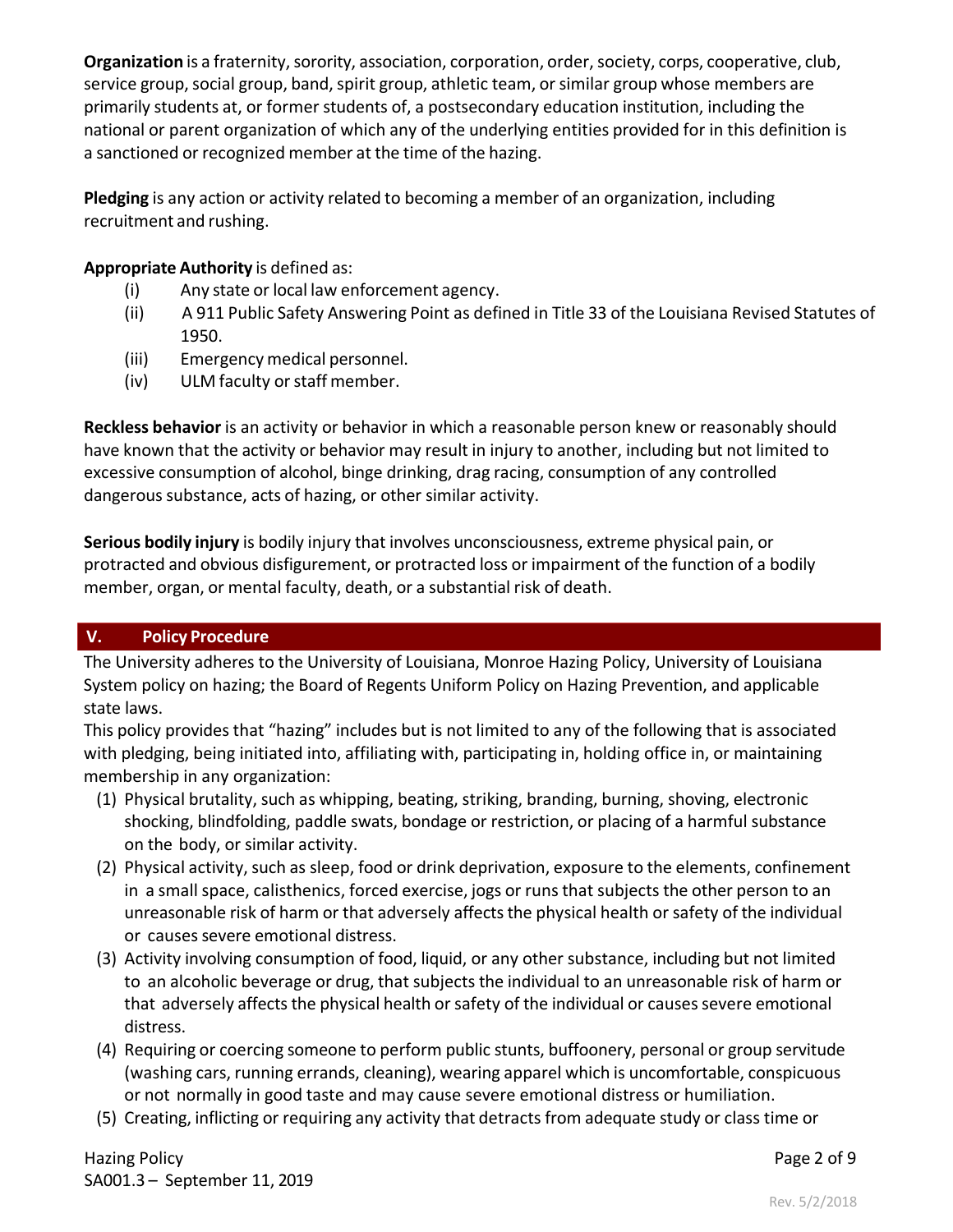productive work; or any activity that is not consistent with the academic mission of the University of Louisiana Monroe. For example, any activity or situation that keeps an individual from less than six uninterrupted hours of sleep.

- (6) Bullying, degrading, humiliating, ridiculing or harassing an individual or group through words or deeds, line‐ups or interrogations; name calling; threats or lies.
- (7) Activity that induces, causes, or requires an individual to break a university, local, state or federal law or policy. The law provides exceptions for normal physical activity associated with athletics, physical education, military training, or similar programs.
- (8) Activity that includes nudity.

Acts 635, 637, and 640 of the 2018 Regular Session and Act 382 of the 2019 Regular Session of the Louisiana Legislature amend prior law regarding Hazing and applies to each institution and organization in the education institution, defines the legal criminal consequences of fines and terms of imprisonment as part of criminal law and provides the student found to be guilty of hazing shall be dismissed, suspended, or expelled from the educational institution for at least one semester, quarter, or comparable academic period if criminally charged.

The law creates the crime of criminal hazing which prohibits any person from committing an act of hazing as defined by the law, regardless of whether the person voluntarily allowed himself to be hazed or consented to the hazing. The law provides for the following penalties:

- (1) A fine of up to one thousand (\$1,000.), imprisonment for up to six months, or both.
- (2) If the hazing resultsin the serious bodily injury or death of the victim, or if the hazing involves forced or coerced alcohol consumption that results in the victim having a blood alcohol concentration of at least .30 percent by weight based on grams of alcohol per one hundred cubic centimeters of blood, the person who committed the act of hazing shall be fined up to ten thousand (\$10,000.), and imprisoned, with or without hard labor, for up to five years.

The law also provides that if any person serving as a representative or officer of an organization, including any representative, director, trustee, or officer of any national or parent organization of which any of the underlying organization is a sanctioned or recognized member at the time of the hazing, knew and failed to report, as soon as practicable under the circumstances, to law enforcement that one or more of the organization's members were engaging in or participating in the hazing of another person, the organization may be subject to the following:

- (1) Payment of a fine of up to ten thousand (\$10,000).
- (2) Forfeiture of any public funds received by the organization.
- (3) Forfeiture of all rights and privileges of being an organization that is organized and operating at the educational institution for a specific period as determined by the court. If the hazing results in the serious bodily injury or death of the victim, or results in the victim having a blood alcohol concentration of at least .30 percent by weight based on grams of alcohol per one hundred cubic centimeters of blood, the period shall be for not less than four years.

Information reported to law enforcement as provided shall include all details received by the organization relative to the alleged incident, with no information being redacted, including the name of all individuals alleged to have committed the act of hazing.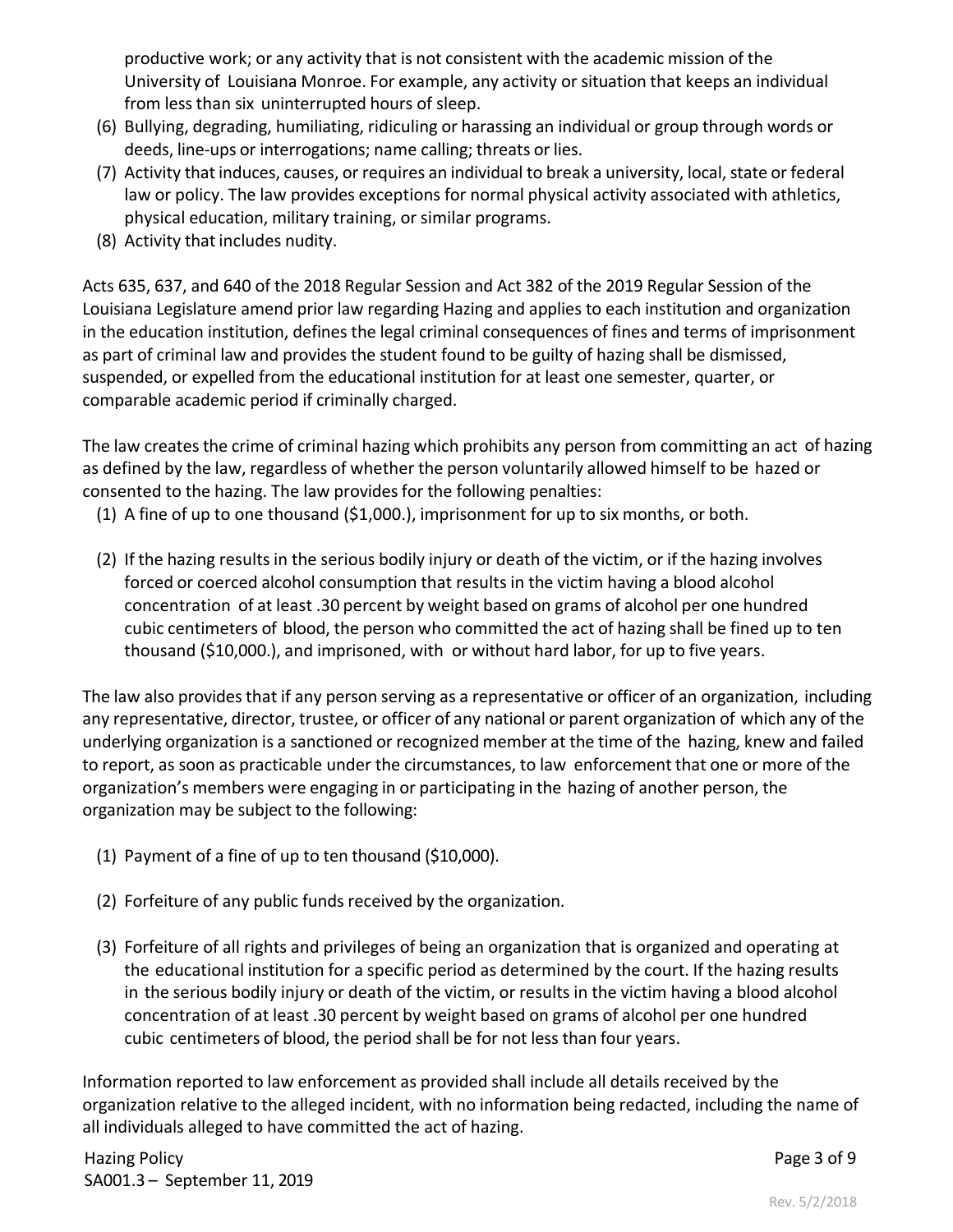In addition, University action taken for violation of this policy will be consistent with other university policies and statutory authorities such as Act 635, Act 637, Act 640 and Act 382 of the Regular Session of the Louisiana Legislature and Louisiana Law and to amend and reenact R.S. 14:40.8(B) and R.S. 17:1801(C), 1801.1(C) and 1805(A)(3), (B), and (D)(2) and to enact R.S. 17:1801.1(B)(3).

- (1) Act 635 of the 2018 Regular Session of the Louisiana Legislature, **which creates the crime of criminal hazing**, provides definitions and exceptions, and establishes exceptions and penalties;
- (2) Act 637 of the 2018 Regular Session of the Louisiana Legislature, **which creates an obligation to offer reasonable assistance** ("*Duty to Seek Assistance"*), including seeking medical assistance, to someone who has suffered serious bodily injury caused by reckless behavior, including hazing;
- (3) Act 640 of the 2018 Regular Session of the Louisiana Legislature, **which prohibits hazing at Louisiana's public postsecondary institutions**, requires BOR to adopt a uniform policy on hazing prevention, requires public postsecondary institutionsto adopt and expand on BOR's uniform policy in a manner consistent with the laws and BOR policy.
- (4) Act 382 of the 2019 Regular Session of the Louisiana Legislature **requires an educational institution or organization to report to law enforcement as soon as practicable** a report of an alleged act of hazing.
- (5) The law requires the Board of Regents to develop a uniform reporting form to be used by education institutions and organizations. Those forms are attached to this policy.

# **Hazing Prohibited Penalties ‐ Act 635:**

"Whoever violates the provisions of this Section shall be expelled, suspended, or dismissed from the education institution and not permitted to return for at least one semester, quarter, or comparable academic period. In addition, the person violating the provisions of this Section may also be subject to the provisions of R.S. 14:40.8 which provides penalties for certain hazing activity."

"Hazing in any form, or the use of any method of initiation into organizations in any education institution supported wholly or in part by public funds, which is likely to cause bodily danger or physical punishment to any student or other person attending any such institution is prohibited."

If the hazing resultsin serious bodily injury or death of the victim, or the hazing involves forced or coerced alcohol consumption that results in the victim having a blood alcohol concentration of at least .30 percent by weight based on grams of alcohol per one hundred cubic centimeters of blood, any person who commits an act of hazing shall be fined up to ten thousand dollars and imprisoned, with or without hard labor, for up to five years."

"Any person who commits an act of hazing shall be either fined up to one thousand dollars, imprisoned for up to six months, or both."

The bill also defines hazing as: Any intentional, knowing or reckless act committed by a student, or a former student, whether individually or in concert with other persons, against another student, and in which both of the following apply:

Hazing Policy SA001.3 – September 11, 2019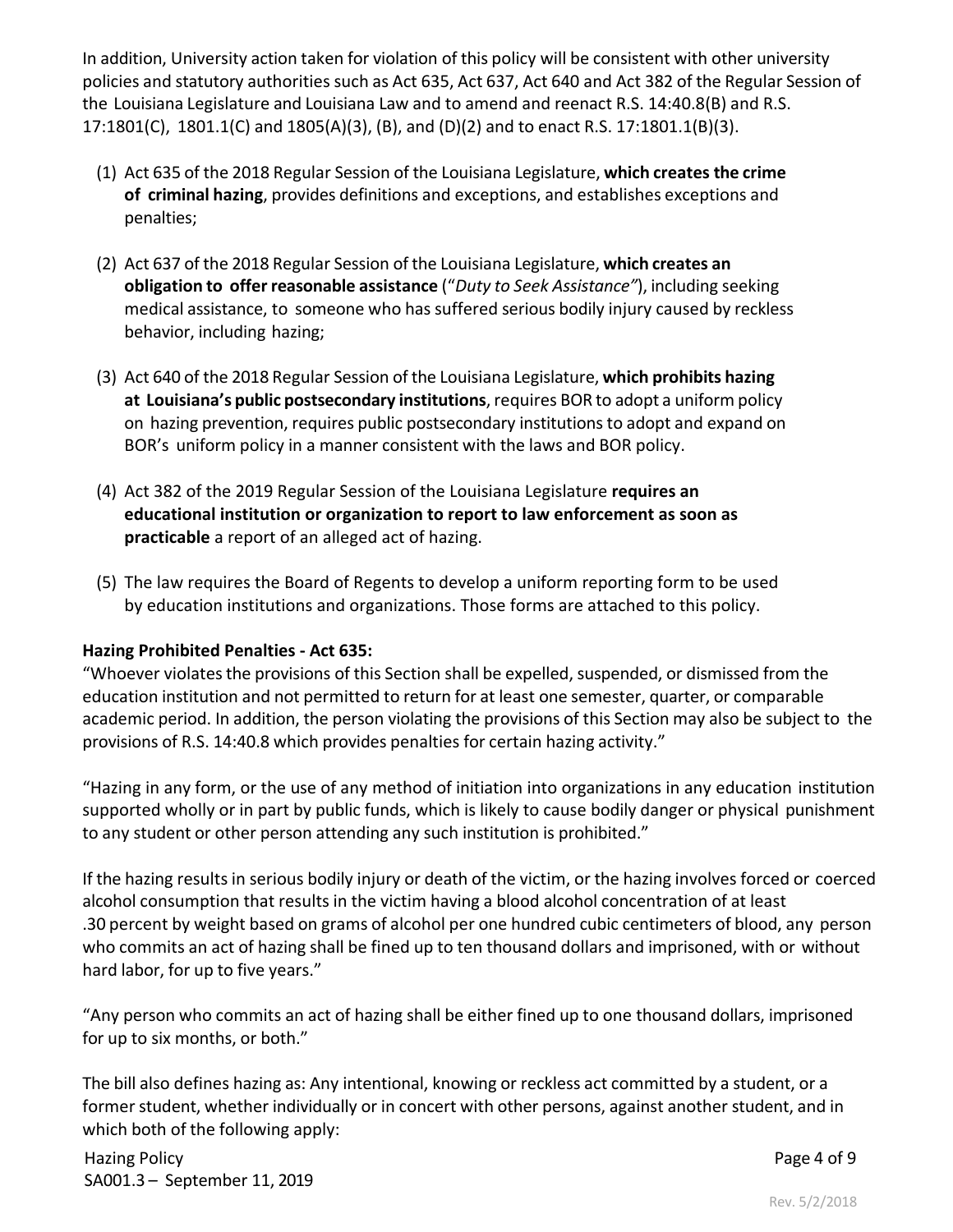- The act was committed in connection with an initiation into, an affiliation with or the maintenance of membership in any organization that is affiliated with such educational institution.
- The act contributes to a substantial risk of potential physical injury, mental harm or degradation or causes physical injury, mental harm or personal degradation.

The penalties provided by Act 635 do not preclude any civil remedies provide by existing law and may be imposed in addition to any penalty that may be imposed for any other existing law criminal offense arising from the same incident or activity, and in addition to any penalty imposed by the organization or educational institution pursuant to its by-laws, rules, or policies regarding hazing.

ULM may impose additional sanctions for violations of the Code of Student Conduct.

# **Organization Prevention Education Training Requirements:**

A *Registered Student Organization* (RSO) in order to operate at ULM, shall adopt the ULM Hazing Prevention Policy, which shall include possible institutional sanctions against the organization in the event of a reported or confirmed hazing incident, and a policy that prohibits hazing.

Each organization shall provide annually at least one hour of hazing prevention education to all members, prospective members and anyone who is employed by or volunteers with the organization. Each organization shall submit a report annually to ULM relative to the students, employees, and volunteers receiving such education, evidenced by an attestation of individuals receiving the education.

Training must include the following:

- Criminal penalties for hazing including fines and potential incarceration
- Information about how to report if hazing activities are suspected
- The individual/organization's duty to seek assistance if someone has suffered bodily injuries caused by an act of hazing.
- The potential loss of organizational funding and other penalties if found responsible.
- As noted in RS 17:1801.1, if the student receiving the information required is a minor, that information shall also be provided to his parent or legal guardian.

The education may be provided in person, electronically, or both. Each organization shall submit a report annually to the ULM Office of Student Life and Leadership relative to the students, employees, and volunteers receiving such education, evidence by an attestation of individuals receiving the education. The report must include an acknowledgment from each student that they understand the dangers and prohibition of hazing and will abide by the policies and procedures set forth by the University.

*All groups and organizations are responsible for knowing, understanding, and following the university Hazing Policy in addition to any specific governing organizational or departmental requirements.*  The online *Hazing Prevention Education* may be found at https://ulm.prevent.zone. Information regarding hazing and other online educational resources may be located at https://www.ulm.edu/studentlife/hazing/index.html.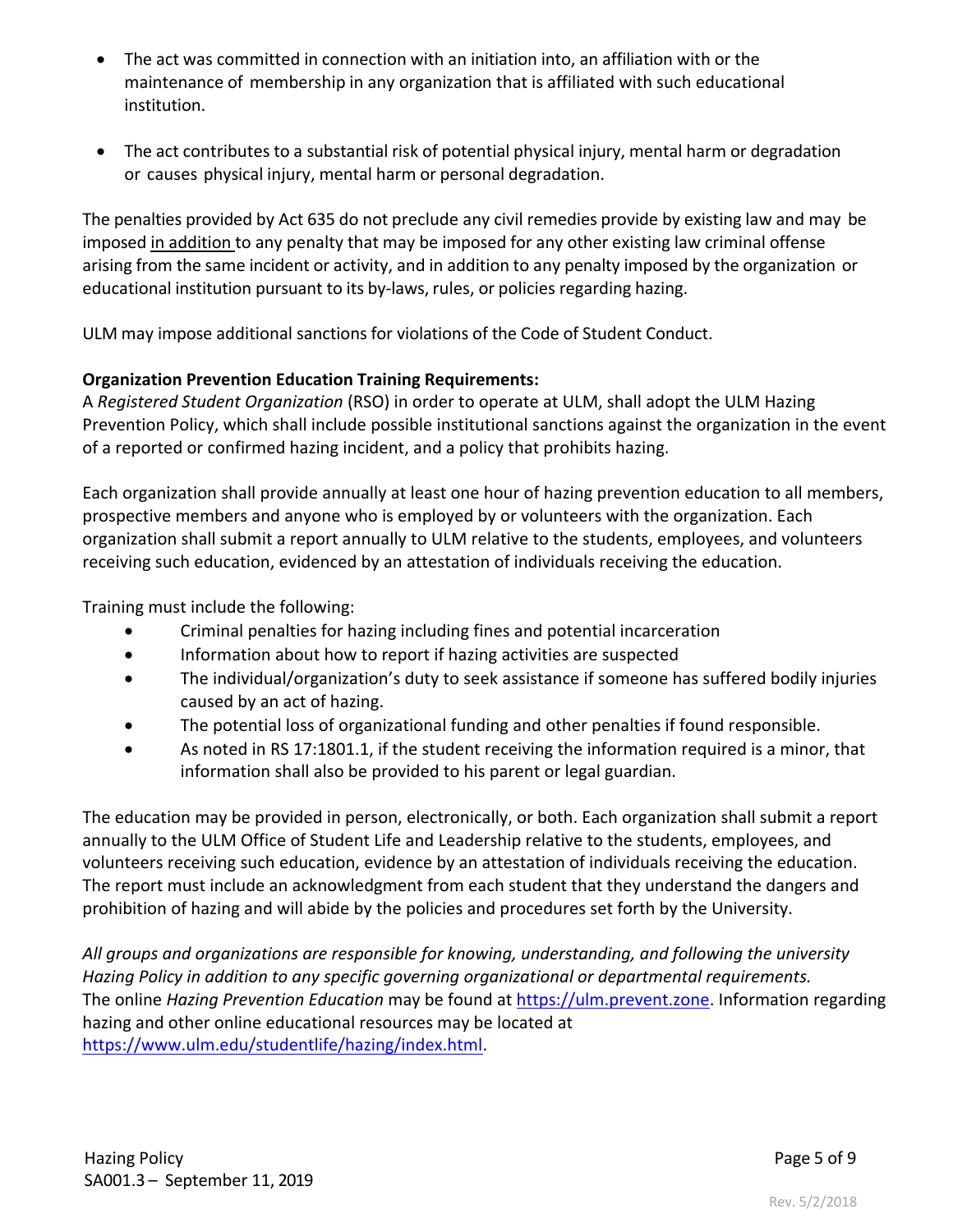# **Reporting obligations of Institution and Organization:**

If any person serving as a representative or officer of an organization, including any representative, director, trustee, or officer of any national or parent organization of which any of the underlying entities as recognized in this Policy or as a recognized member at the time of the hazing, knew and failed to report to law enforcement that one or more of the organization's members were hazing another person, the organization may be subject to penalties under Act 382.

Effective August 2019 ACT 382, to amend and reenact R.S. 14:40.8(B) and R.S. 17:1801(C), 1801.1(C) and 1805(A)(3), (B), and (D)(2) and to enact R.S. 17:1801.1(B)(3).

Itshall be the duty of all student organization members and pledges to report as soon as practicable under the circumstances, in writing, any violation of this policy to the appropriate institution administrator. Any violation of this Policy shall be investigated, and appropriate disciplinary action taken.

If an organization has taken disciplinary action against one of its members for hazing or has reason to believe that any member of the organization has participated in an incident of hazing, the organization shall report the incident to ULM and to Law Enforcement as soon as practicable and shall include all information and details received by the institution relative to the alleged incident, with, no information, being redacted, including the name of all individuals alleged to have committed the act or acts or hazing identified in the report.

When the institution receives a report of an alleged incident of hazing, the institution shall do both of the following:

- 1) Report to law enforcement as required by Act 382. This shall be reported as soon as practicable under the circumstances to law enforcement and shall include all information and details received by the institution relative to the alleged incident, with, no information, being redacted, including the name of all individuals alleged to have committed the act or acts of hazing identified in the report.
- 2) Document in writing all actions taken regarding the report including but not limited to the date the report was received, reports made to law enforcement as provided in R.S. 14:40.8, and any other information relative to the institution's investigation, processing, and resolution of the incident.

Any educational institution, or any representative officer of an organization, including any representative of a national or parent organization, who fails to comply with the provisions of Act 382 may be subject to a fine up to \$10,000.

Organizations and Institution are required to document the alleged act or acts of hazing in writing via the standardized forms. These online forms are available at https://www.ulm.edu/forms/ or https://www.ulm.edu/studentlife/.

- I. Organization Reporting Form
- II. **Institution Reporting Form**

Any person who believes he or she has been the victim of hazing, or any participant, witness, or person with knowledge or belief of conduct which may constitute hazing shall report the alleged acts immediately to an appropriate university administrator or to the Dean of Students located in the Office of Student Services at 318.342.5350 or online at the following link:

(https://cm.maxient.com/reportingform.php?UnivofLouisianaMonroe).

Silent Witness Reports may also be submitted online at the following link: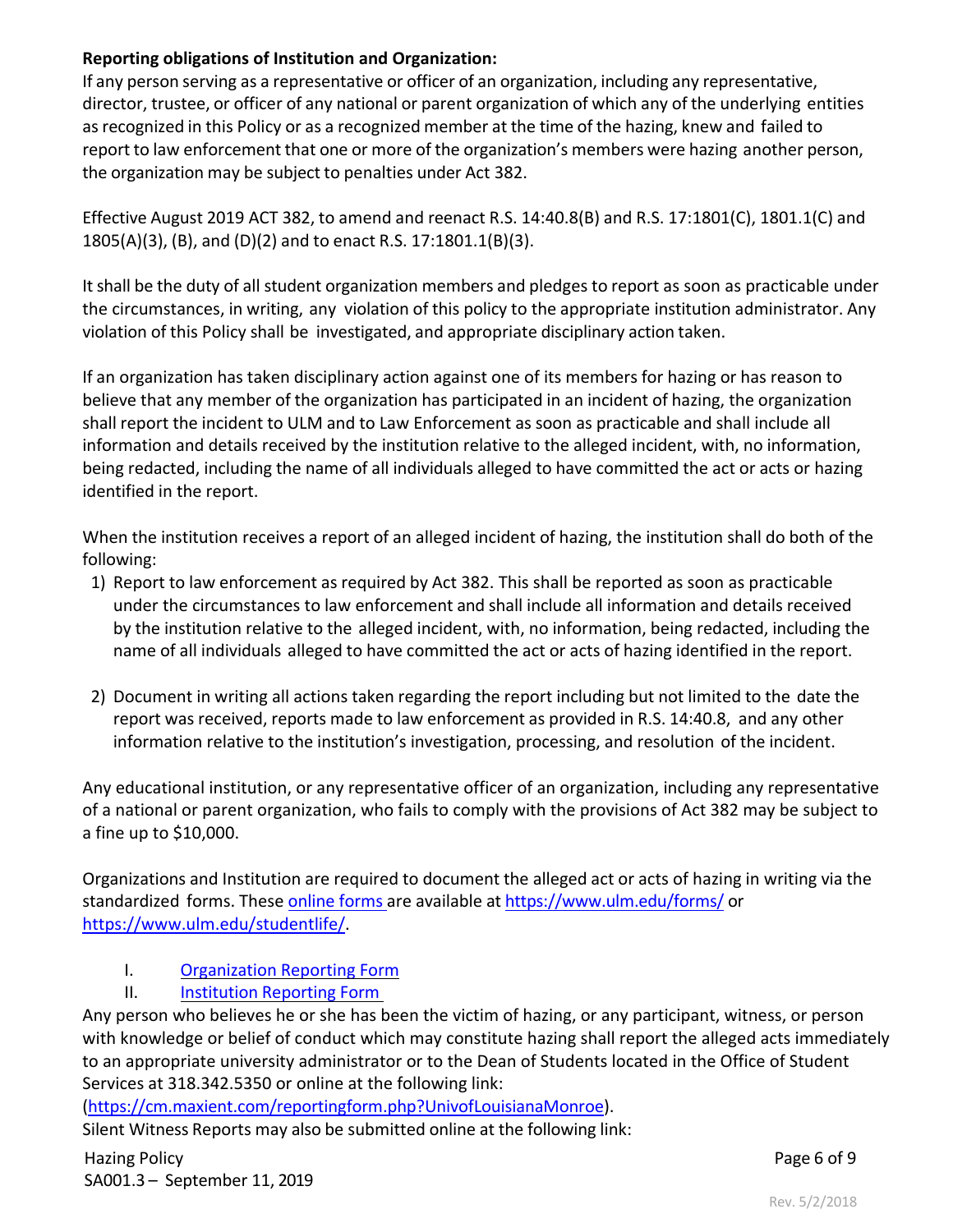(https://webservices.ulm.edu/wsforms/viewform.php?fid=silent\_witness) or anonymously through the University Police Department at 318.342.5350.

Each will take appropriate action to respond to such a report. More information regarding how to report an incident and additional information on the University conduct process may be found online at the ULM Hazing website (https://www.ulm.edu/studentlife/hazing/index.html). Faculty, staff, university employees and/or administrators as well as contractors and volunteers shall be particularly alert to possible situations, circumstances or events that might include hazing.

Any such person who receives a report of, observes, or has other knowledge or belief of conduct, which may constitute hazing, shall inform the Dean of Students immediately.

Submission of a good faith complaint or report of hazing will not affect the complainant or reporter's future employment, grades or work assignments.

Violations of this policy by faculty, staff, and other employees are subject to discipline in accordance with the State of Louisiana and University policies and procedures governing employee misconduct.

Any violation involving a crime, an emergency, or an imminent threat to the health or safety of any person should be reported immediately by dialing 9‐1‐1 to reach local law enforcement officials or on campus318.342.5350.

### **Disclosure of Information:**

The disclosure of general information under the consumer information regulations include the university's security policies, crime statistics, and other institutional data which is provided annually to all students via electronic postcard.

### **VI. Enforcement**

The Dean of Students is responsible for the enforcement of this policy.

Violations of this policy by faculty, staff, and other employees are subject to discipline in accordance with the State of Louisiana and University policies and procedures governing employee misconduct.

Upon receipt of a complaint or report of hazing, the university must report that complaint to law enforcement as soon as practicable and shall undertake or authorize an investigation by university administrators through the Office of Student Life and Leadership in conjunction with the Office of Student Services and/or University Police.

The Dean of Students will investigate the complaint in accordance with the Student Disciplinary Procedures.

In addition to the sanctions possible under the law, the Student Disciplinary Procedures shall govern all proceedings involving such a complaint at ULM unless the incident involves an act that falls beneath Title IX. The Vice President for Student Affairs, the Dean of Students, Conduct Officer or designee may impose interim sanctions immediately upon notice of charge of violation of the Hazing Policy.

Censures, if appropriate, will be imposed in accordance with the Student Code of Conduct. Sanctions,

Hazing Policy SA001.3 – September 11, 2019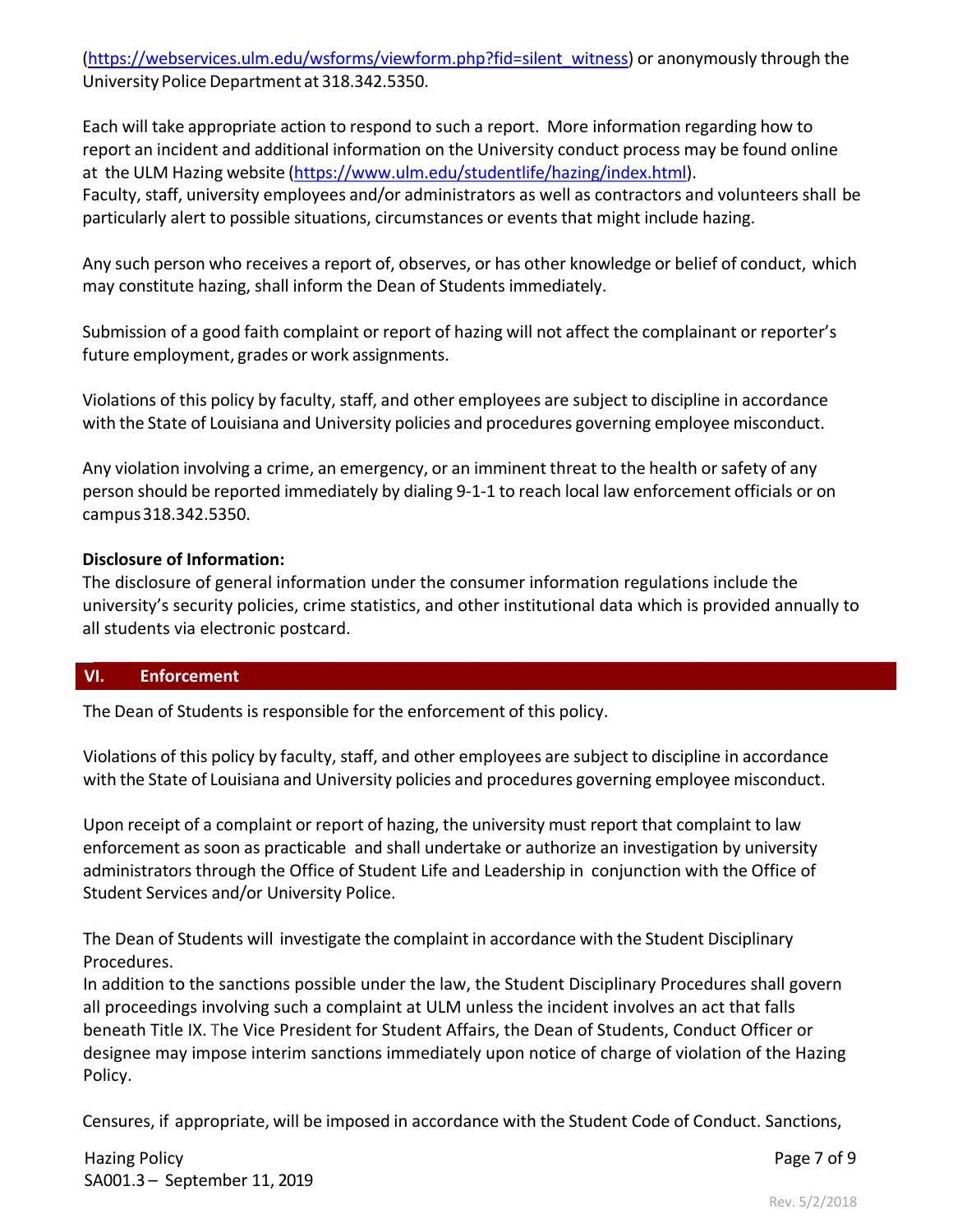which may be imposed to a student and/or organization accordingly, include but are not limited to:

- a) Probation
- b) Suspension
- c) Dismissal
- d) Expulsion
- e) Withdrawal of Official University Recognition

The University will not tolerate retaliation by any individual or group (whether or not that person was directly involved in the original incident) against any faculty, staff or student who reports, participates in an investigation of, or is a complainant in a disciplinary proceeding involving the allegation of hazing. Claims of retaliation will be investigated as a breach of the University's Hazing policy and may result in University sanctions.

# **Students:**

- i. Any student who violates the provisions of Acts 635, 637 and 640 of the 2018 Regular Session and Act 382 of the 2019 Regular Session of the Louisiana Legislature and this Policy may be subject to criminal charges and / or severe sanctions imposed through the ULM Student Code of Conduct.
- ii. Consent is not a defense. It is not a defense to prosecution of an offense that the person against whom the hazing was directed consented to or acquiesced in the hazing activity.
- iii. Any student who fails to seek assistance as defined by the law and this Policy shall be subject to penalties outlined in Act 637.

# **Authority of University Police Department:**

- i. While in or out of uniform, UPD officers shall have the right to carry concealed weapons and to exercise the power of arrest when discharging their duties on their respective campuses and on all streets, roads, and right‐of‐way to the extent they are within or contiguous to the perimeter of the campus and while in hot pursuit on or off the campus, each university officer may exercise the power of arrest.
- ii. For purposes of Act 382, the right of university or university police officers to carry a concealed weapon and to exercise the power of arrest when discharging their duties shall extend to alleged acts of hazing committed by members of an organization that is organized and operating at the university for which the police officer is commissioned regardless of the location where the alleged acts occurred.
- iii. Any person arrested by a university police officer, in the exercise of the power granted shall be immediately transferred by such officer to the custody of the sheriff or city police wherein the arrest occurs.
- iv. Upon authorization by the chief administrative officer of ULM, UPD officers shall have authority to discharge his duties off campus when investigating the crime of criminal hazing committed off campus by members of an organization that is organized and operating at ULM for which the police officer is commissioned.